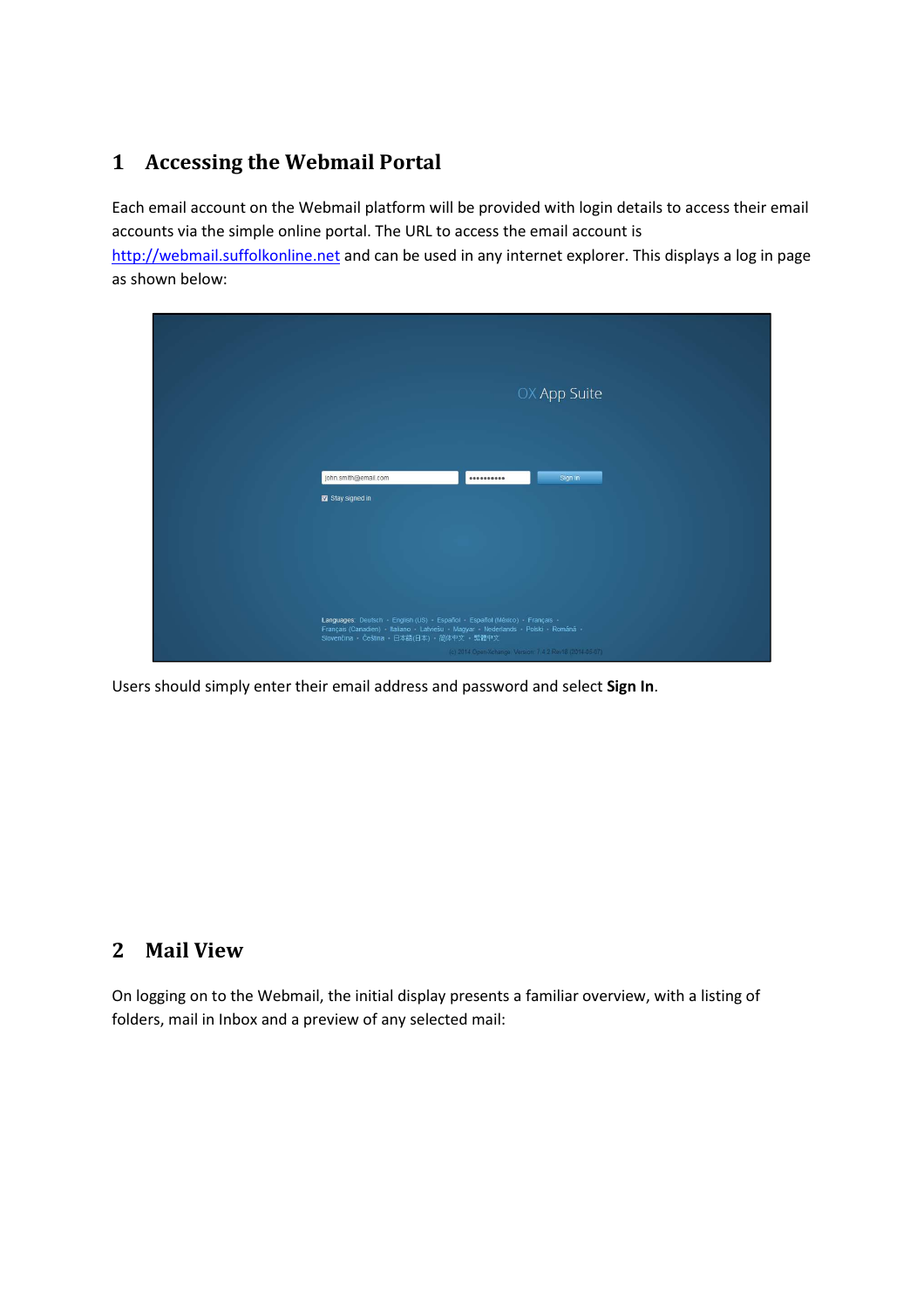

Users can navigate their mail box simply by selecting the required folder and the required email to display in the right viewing panel, which has the standard options available; Reply, Reply All, Forward, Delete etc.

The menu on the left of the view highlighted above allows users to:

- Compose a new email
- Toggle the Folders view on or off
- Search the mailbox
- Access a range of stats on their mailbox usage

#### 2.1 Compose New Email

To compose a new email, users should simply select the pencil icon from the top of the menu. This will present the following display: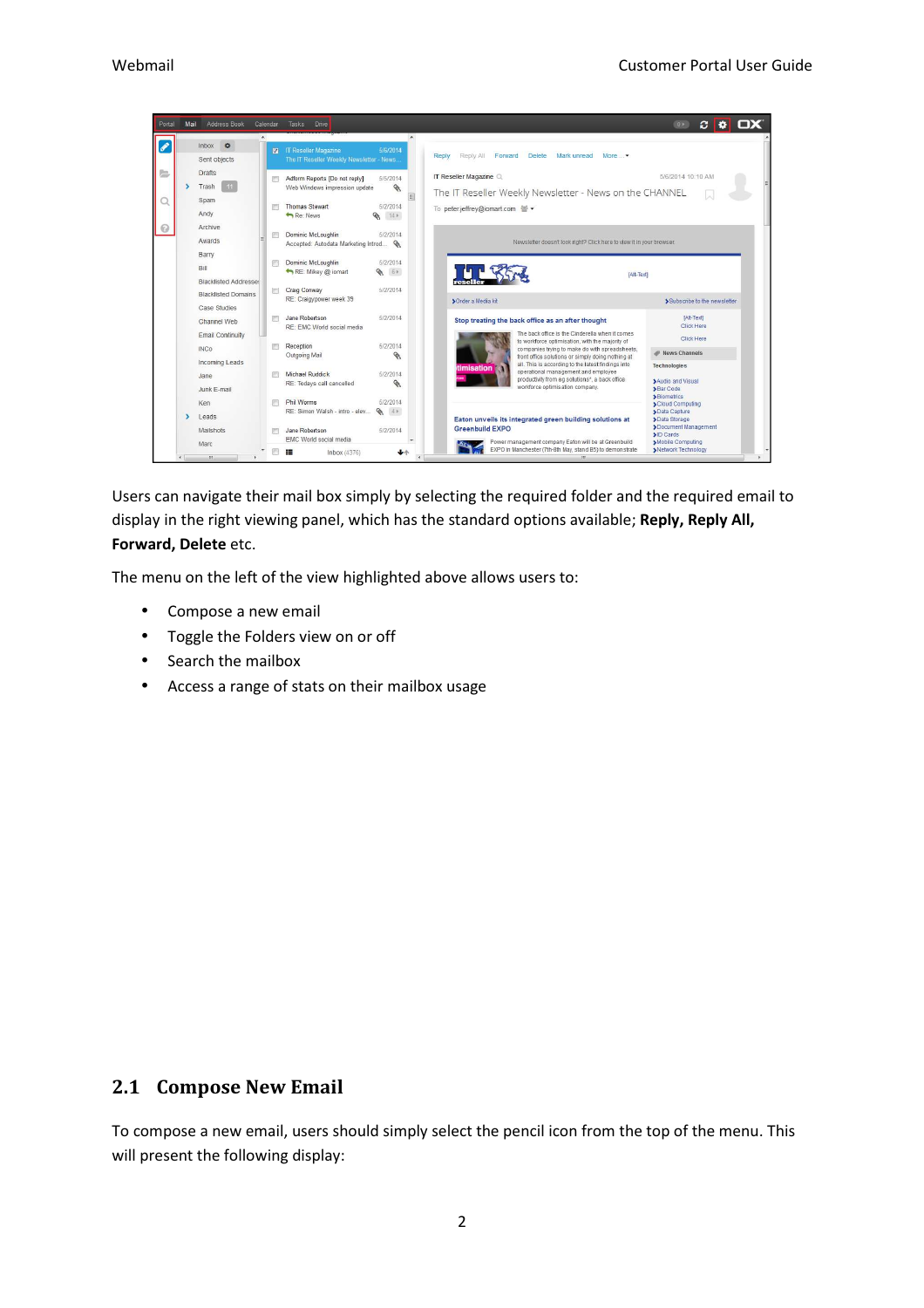| Portal Mail Address Book Calendar Tasks Drive                                                                                                                                                                                                                            | Compose new mail *                                                                           | $\bullet$ $\circ$ $\bullet$ $\Box$ X |                                  |
|--------------------------------------------------------------------------------------------------------------------------------------------------------------------------------------------------------------------------------------------------------------------------|----------------------------------------------------------------------------------------------|--------------------------------------|----------------------------------|
| Compose new mail                                                                                                                                                                                                                                                         |                                                                                              | Save<br>Discard                      | Send                             |
| To                                                                                                                                                                                                                                                                       | Subject                                                                                      |                                      | $\mathop{\mathrm{III}}\nolimits$ |
| Copy (CC) to<br>Blind copy (BCC) to<br>Attachments<br>& Add Attachment Files<br>You can drag and drop files from your<br>computer here to add as attachment.<br>Signatures<br>Sender<br>From<br>Peter Jeffrey <peter.jeffrey@iomart.com> &gt;</peter.jeffrey@iomart.com> | B <i>I</i> U AR 日日信徒 事書書 Paragraph · Font Family · Font Size · A · <sup>歌</sup> · 墨<br>29 (N |                                      |                                  |
| Reply to<br>More<br>Text format                                                                                                                                                                                                                                          |                                                                                              |                                      |                                  |
| Text @ HTML                                                                                                                                                                                                                                                              |                                                                                              |                                      |                                  |

Users should input the intended recipient, email subject and content as with other mail platforms.

### 3 Portal View

Selecting Portal from the top menu displays the following view:

| Portal<br>Mail Address Book Calendar Tasks Drive                                                                                                                                                                                                                                                            |                                                        |                                                                  | $C$ $\phi$ $\Box$ $X$<br>(4)        |
|-------------------------------------------------------------------------------------------------------------------------------------------------------------------------------------------------------------------------------------------------------------------------------------------------------------|--------------------------------------------------------|------------------------------------------------------------------|-------------------------------------|
| Good morning, Peter signed in as peter jeffrey@iomart.com                                                                                                                                                                                                                                                   |                                                        |                                                                  | Customize this page<br>Add widget - |
| <b>Inbox</b><br>$\infty$                                                                                                                                                                                                                                                                                    | <b>Appointments</b><br>$20^{\circ}$                    | <b>Tasks</b><br>$\infty$                                         | Facebook<br>$\infty$                |
| · Martin Groom RE: Suite 26 Details<br>5/16/2014<br>Reception RE: Ouit and about 5/16/2014<br>Reception Oult and about 5/16/2014<br>tony.docherty@iomart.com Present for<br>Conway baby 5/16/2014<br>Phil Worms Market News: 16.05.14 5/16/2014<br>Michael Ruddick FW: NVT ORDER<br>REQUEST 38117 5/15/2014 | You don't have any appointments in the near<br>future. | You don't have any tasks that are either due<br>soon or overdue. | Click here to add your account      |
| <b>Twitter</b><br>$\mathbf{x}$<br>Click here to add your account                                                                                                                                                                                                                                            |                                                        |                                                                  |                                     |

This functions as a summary of the email account and can be customized to display recent inbox items, upcoming appointments and tasks as well as social media feeds such as Facebook and Twitter.

Selecting Customize this page provides users with a range of options to configure their Webmail portal.

## 4 Address Book View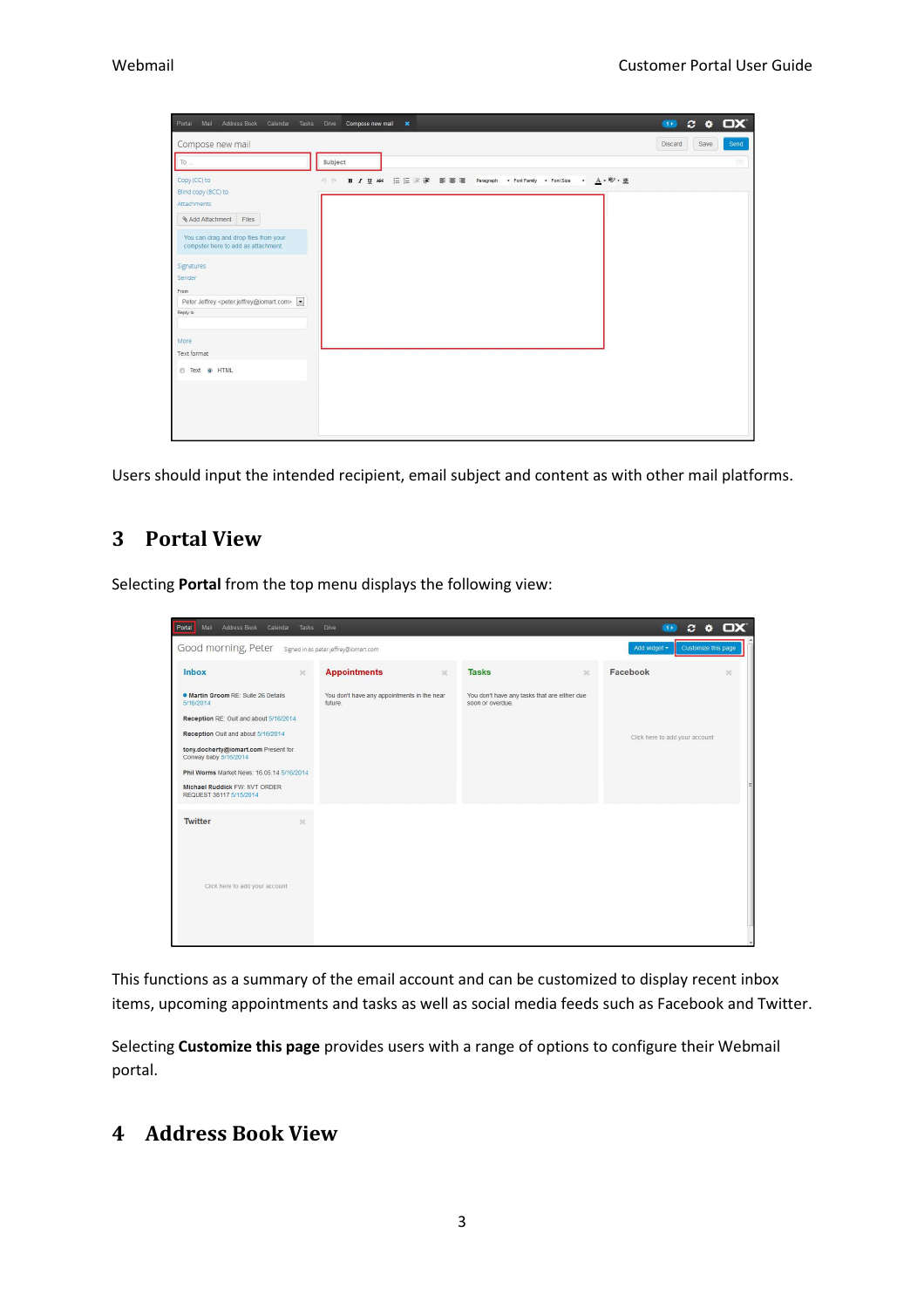The Address Book View provides a view of the users contacts and the ability to add new contacts and group them in distribution lists.

| Portal   | <b>Address Book</b><br>Mail                                            | Calendar                                       | Drive<br>Tasks                                                            | $x \bullet \Box x$<br><b>GO</b>                                              |
|----------|------------------------------------------------------------------------|------------------------------------------------|---------------------------------------------------------------------------|------------------------------------------------------------------------------|
| Œ        | Private                                                                | Α<br>图<br>$\mathbb{C}$                         | colin.logan@incisivemedia.com<br>M                                        | $\boldsymbol{\kappa}$<br>Invite to appointment Edit Delete More<br>Send mail |
| b        | Contacts $\bullet$<br>Collected addresses<br><b>Suggested Contacts</b> | $\Omega$<br>ε<br>$\mathsf{F}$                  | 目                                                                         | Ruddick, Michael<br>iomartcloud                                              |
| $\alpha$ | New private folder<br>New public folder                                | $\tilde{G}$<br>H                               | $\overline{\mathbb{H}}$                                                   | Head of Channel                                                              |
|          | Public                                                                 | K                                              | 目                                                                         | Personal                                                                     |
|          | Global address book                                                    | L<br>M<br>W.                                   | P                                                                         | Title.<br>Mr<br>12/31/1984<br>Date of birth                                  |
|          |                                                                        | $\circ$<br>P<br>$\alpha$<br>$\dot{\mathsf{R}}$ | $\blacksquare$                                                            | Job<br>Position<br>Head of Channel<br>iomartcloud<br>Company                 |
|          |                                                                        | $\overline{\mathsf{s}}$<br>Ŧ<br>U.             | R                                                                         | Mail and Messaging                                                           |
|          |                                                                        | V.<br>W                                        | <b>Ruddick, Michael</b><br>$\overline{M}$<br>iomartcloud, Head of Channel | Email<br>michael.ruddick@iomart.com                                          |
|          |                                                                        | ×<br>У<br>z                                    | S                                                                         | Show QR code<br>Show QR code                                                 |
|          |                                                                        |                                                | $\Box$                                                                    |                                                                              |
|          |                                                                        |                                                | 图片<br>Contacts (11)<br>$\epsilon$<br>m.                                   | $\frac{1}{2}$                                                                |

# 5 Calendar View

Accessing the Calendar View displays all upcoming and previous appointments recorded as well as the ability to schedule meetings and appointments.

| Portal           | Address Book<br>Calendar<br>Mail        | Tasks Drive             |                            |                 |                 | $20$ $C$ $Q$ $D$ $X'$           |
|------------------|-----------------------------------------|-------------------------|----------------------------|-----------------|-----------------|---------------------------------|
| $\left  \right $ | Private                                 | Nov 25 - 29, 2013 cw 48 |                            | Today ><br>K.   |                 |                                 |
|                  | Calendar $\Phi$                         | Mon, 11/25/2013         | Tue, 11/26/2013            | Wed, 11/27/2013 | Thu, 11/28/2013 | Fri, 11/29/2013                 |
|                  | schedule.ics<br>Trash-Calendar          | 7 AM                    |                            |                 |                 | Holiday                         |
|                  | Show all my<br>appointments from all    | 8 AM                    |                            |                 |                 |                                 |
|                  | calendars                               | 9 AM                    |                            |                 |                 |                                 |
|                  | New private folder<br>New public folder | 10 AM                   |                            |                 |                 |                                 |
|                  | Public                                  | <b>11 AM</b>            |                            |                 |                 |                                 |
|                  | Iomart Cloud Calendar                   | <b>12 PM</b>            |                            |                 |                 |                                 |
|                  | Shared                                  | 1 PM                    |                            |                 |                 |                                 |
|                  | Calendar<br>Stephen McDonald            | 2 PM                    |                            |                 |                 |                                 |
|                  |                                         | 3 PM                    | RISC IT Marketing Catch Up |                 |                 | iomartcloud - MeetingPoint Glob |
|                  |                                         | 4 PM                    |                            |                 |                 | Conference Call                 |
|                  |                                         | 5 PM                    |                            |                 |                 |                                 |
|                  |                                         | 6 PM                    |                            |                 |                 |                                 |
|                  |                                         | 7 PM                    |                            |                 |                 | $\overline{\phantom{a}}$        |

#### 6 Tasks View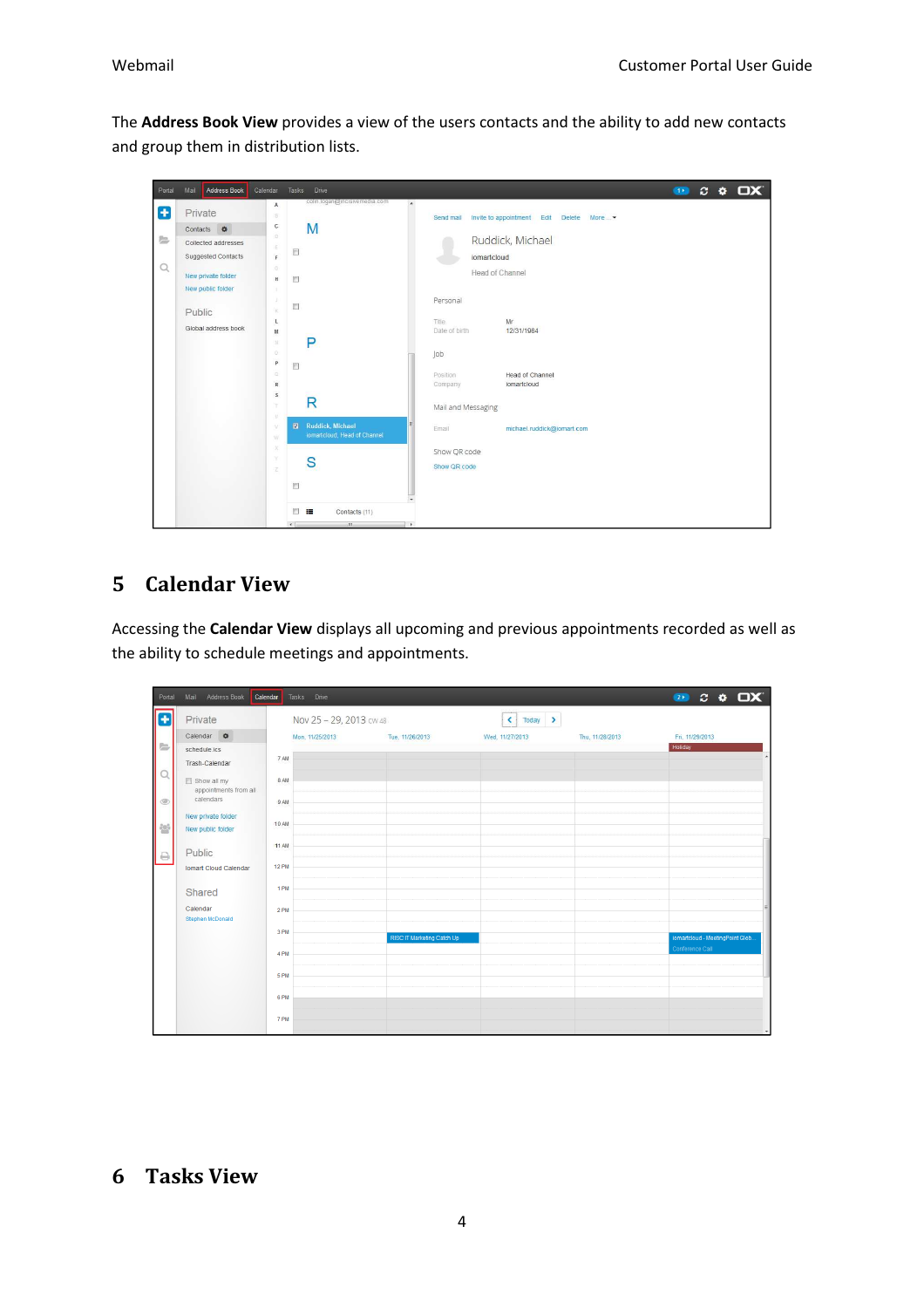Tasks View shows and outstanding tasks or 'to do' list the user has. It also allows users to share or set tasks with other users.

| Portal | Address Book<br>Calendar<br>Mail                        |                      | Tasks<br>Drive                            |                |      |                            | (0) | $C = \Phi$ |                    | <b>OX</b> |
|--------|---------------------------------------------------------|----------------------|-------------------------------------------|----------------|------|----------------------------|-----|------------|--------------------|-----------|
| Ð      | Private                                                 |                      | Discuss MSP show with Bill                | Edit<br>Delete | Done | Change due date - More  -  |     |            |                    |           |
| 틀      | Tasks <b><math>\bullet</math></b><br>New private folder | $\qquad \qquad \Box$ | Produce Redstation list                   |                |      | Discuss MSP show with Bill |     |            | <b>Not started</b> |           |
| Q      | New public folder                                       | 回                    | Produce Webmail Portal guide              |                |      |                            |     |            |                    |           |
|        | Public<br>Sales                                         | 同                    | Review email marketing data for easyspace |                |      |                            |     |            |                    |           |
|        |                                                         |                      |                                           |                |      |                            |     |            |                    |           |
|        |                                                         |                      |                                           |                |      |                            |     |            |                    |           |
|        |                                                         |                      |                                           |                |      |                            |     |            |                    |           |
|        |                                                         |                      |                                           |                |      |                            |     |            |                    |           |
|        |                                                         |                      |                                           |                |      |                            |     |            |                    |           |
|        |                                                         |                      |                                           |                |      |                            |     |            |                    |           |
|        |                                                         |                      |                                           |                |      |                            |     |            |                    |           |
|        |                                                         | 日本                   | $+1$<br>Tasks (4)                         |                |      |                            |     |            |                    |           |

# 7 Drive View

After selecting Drive from the top menu, users will be able to access any documents or files they have stored as well as having the ability to share those documents with other users with appropriate access granted.

| Portal         | Address Book Calendar Tasks<br>Mail                      | <b>Drive</b>                        |                                     |                                         |                                          |                                    | $C$ & $\Box X$<br>$\bullet$              |
|----------------|----------------------------------------------------------|-------------------------------------|-------------------------------------|-----------------------------------------|------------------------------------------|------------------------------------|------------------------------------------|
| Œ              | My files<br>> Sales Documentation<br>$\bullet$ $\bullet$ | Upload new file                     | Share this folder                   |                                         |                                          |                                    | $\equiv$<br>$\equiv$<br>$\mathbb{R}^n_+$ |
| <b>b</b>       | Public files                                             |                                     |                                     |                                         |                                          |                                    | ⊪⊾                                       |
| $\alpha$       |                                                          | P                                   | =                                   | ≣                                       | $\equiv$                                 | A                                  |                                          |
| $\circledcirc$ |                                                          | 90 Onboarding<br>Framework.pdf      | AAA iomartcloud NDA<br>Standard.doc | AAA MASTER COPY<br>iomartcloud_TandCs_A | CP Configuration Sheet<br>$v2$ , doc $x$ | EMC Avamar<br>Interoperability Apr | iomartcloud Sales<br>Process v1.0.pdf    |
| $\odot$        |                                                          | 囲                                   | ⊪⊾<br>₩                             | ≣                                       |                                          |                                    |                                          |
|                |                                                          | <b>NEW Reseller</b><br>Tracker.xlsx | Partner Programme<br>FINAL.pdf      | Sales Order and<br>Deployment Form.docx |                                          |                                    |                                          |
|                |                                                          |                                     |                                     |                                         |                                          |                                    |                                          |
|                | $\mathbf{m}$<br>$\mathbf{r}$<br>$\leftarrow$             |                                     |                                     |                                         |                                          |                                    |                                          |

# 8 Additional Help